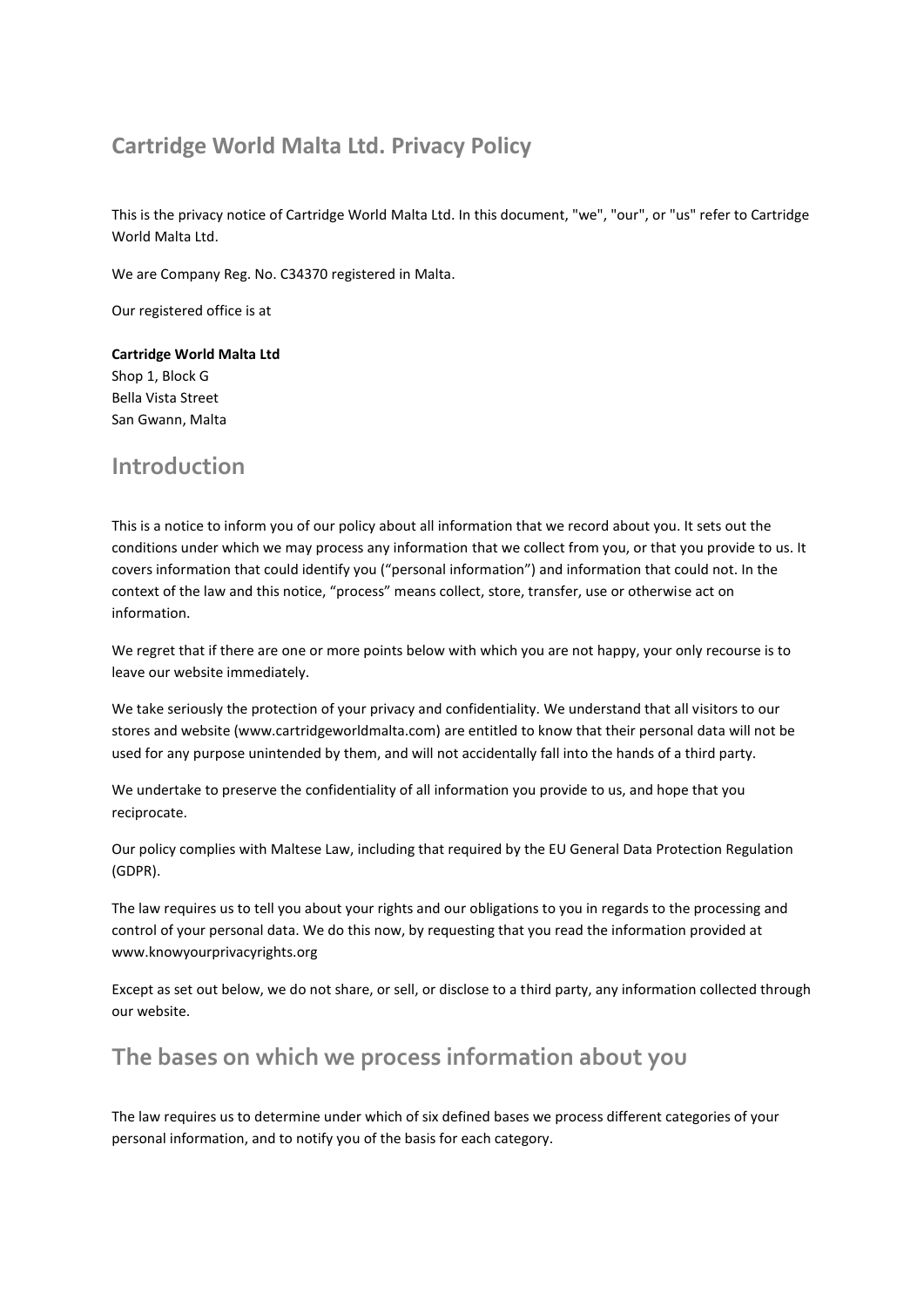If a basis on which we process your personal information is no longer relevant then we shall immediately stop processing your data.

If the basis changes then if required by law we shall notify you of the change and of any new basis under which we have determined that we can continue to process your information.

*1. Information we process because we have a contractual obligation with you* 

When you buy a product or service from us, or otherwise agree to our terms and conditions, a contract is formed between you and us.

In order to carry out our obligations under that contract we must process the information you give us. Some of this information may be personal information.

#### *We may use it in order to:*

- verify your identity and distinguish between you and other customers
- sell products to you
- honour our warranty obligations to you
- provide you with our services
- provide you with suggestions and advice on products, services and how to obtain the most from using our stores or website
- allocate loyalty points to you

We process this information on the basis there is a contract between us, or that you have requested we use the information before we enter into a legal contract.

Additionally, we may aggregate this information in a general way and use it to provide class information, for example to monitor our performance with respect to a particular service we provide. If we use it for this purpose, you as an individual will not be personally identifiable.

We shall continue to process this information until the contract between us ends or is terminated by either party under the terms of the contract.

#### *2. Information we process with your consent*

Through certain actions when otherwise there is no contractual relationship between us, such as when you browse our website, sign up to our mailing list or ask us to provide you more information about our business, including our products and services, you provide your consent to us to process information that may be personal information.

Wherever possible, we aim to obtain your explicit consent to process this information, for example, by asking you to tick a check box only if you wish to receive promotional material through our mailer, or by explaining why we record your details when making a purchase in store (ie: loyalty schemes and honouring warranty obligations)

Sometimes you might give your consent implicitly, such as when you send us a message by e-mail to which you would reasonably expect us to reply.

Except where you have consented to our use of your information for a specific purpose, we do not use your information in any way that would identify you personally.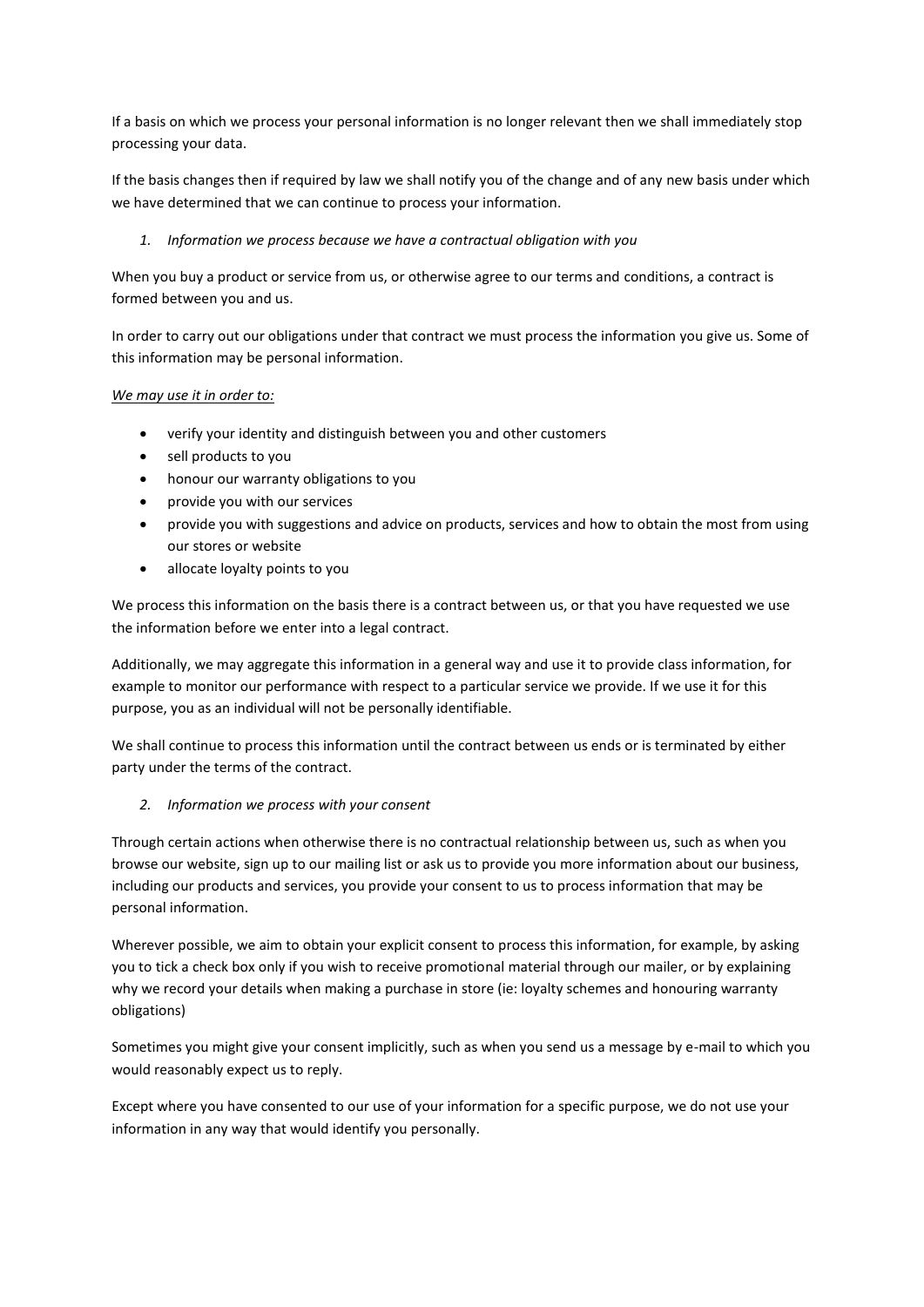We continue to process your information on this basis until you withdraw your consent or it can be reasonably assumed that your consent no longer exists.

You may withdraw your consent at any time by instructing us by email to info@cartridgeworldmalta.com. However, if you do so, this may result in restrictions in our ability to offer our products or services to the est of our ability.

# *3. Information we process because we have a legal obligation*

We are subject to the law like everyone else. Sometimes, we must process your information in order to comply with a statutory obligation.

For example, we may be required to give information to legal authorities if they so request or if they have the proper authorisation such as a search warrant or court order. This may include your personal information.

# **Specific uses of information you provide to us**

## *4. Information provided on the understanding that it will be shared with a third party*

We may be unable to provide you with the products or services that you are looking for. In such cases, with your explicit consent, we may forward your details to other third parties who would be better suited to meet your requirements. For any related queries contact us at info@cartridgeworldmalta.com

## *5. Information relating to your method of payment*

Payment information is never taken by us or transferred to us when making in store purchases using credit/debit cards or otherwise. Our employees and contractors never have access to it.

# *6. .Job application and employment*

If you send us information in connection with a job application, we may keep it for up to three years in case we decide to contact you at a later date.

If we employ you, we collect information about you and your work from time to time throughout the period of your employment. This information will be used only for purposes directly relevant to your employment. After your employment has ended, we will keep your file for up to ten years before destroying or deleting it.

# *7. Sending a message to our support team*

When you contact us, whether by telephone, through our website or by e-mail, we collect the data you have given to us in order to reply with the information you need. We record your request and our reply in order to increase the efficiency of our business. We keep personally identifiable information associated with your message, such as your name and email address so as to be able to track our communications with you to provide a high quality service.

#### *8. Complaining*

When we receive a complaint, we record all the information you have given to us. We use that information to resolve your complaint.

If your complaint reasonably requires us to contact some other person, we may decide to give to that other person some of the information contained in your complaint. We do this as infrequently as possible, but it is a matter for our sole discretion as to whether we do give information, and if we do, what that information is.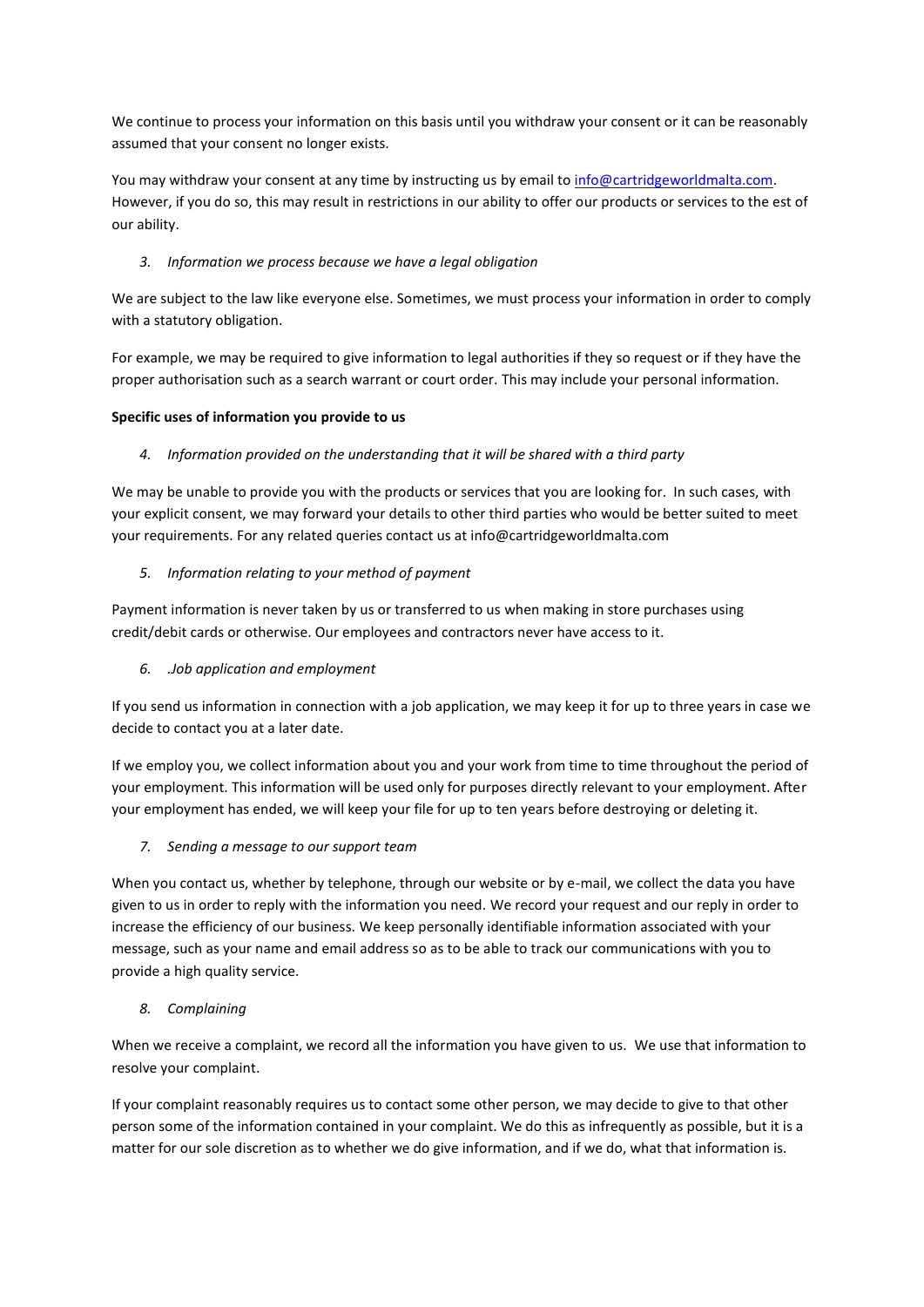We may also compile statistics showing information obtained from this source to assess the level of service we provide, but not in a way that could identify you or any other person.

## **Disclosure and sharing of your information**

## *9. Data may be processed outside the European Union*

Our website and mailer platform may be hosted in the US and UK. We may also use outsourced services in countries outside the European Union from time to time in other aspects of our business. Accordingly data obtained within Malta or any other country could be processed outside the European Union.

## **Access to your own information**

## *10. Access to your personal information*

At any time you may request to review or update personally identifiable information that we hold about you, We will provide the information and act upon your requests in a reasonably timely fashion. To obtain a copy of any information that is not readily accessible you may send us a request at info@cartridgeworldmalta.com

After receiving the request, we will tell you when we expect to provide you with the information, and whether we require any fee for providing it to you.

# *11. Removal of your information*

If you wish us to remove any personally identifiable information we hold on you, contact us at *[info@cartridgeworldmalta.com](mailto:info@cartridgeworldmalta.com)* This may limit the service we can provide to you.

# 12. *Verification of your information*

When we receive any request to access, edit or delete personal identifiable information we shall first take reasonable steps to verify your identity before taking any action. This is important to safeguard your information.

# *13. How you can complain*

If you are not happy with our privacy policy or if you have any complaint then you should tell us by email. Our address i[s info@cartridgeworldmalta.com](mailto:info@cartridgeworldmalta.com)

If a dispute is not settled then we hope you will agree to attempt to resolve it by engaging in good faith with us in a process of mediation or arbitration

If you are in any way dissatisfied about how we process your personal information, you have a right to lodge a complaint with the Information and Data Protection Commissioner's Office. This can be done at <https://idpc.org.mt/>

# *14. Retention period for personal data*

Data in EMS is kept on the system to analyse business trends, history, customer retention and visit frequency statistics. We only remove this data from our system on specific request from the customer

Except as otherwise mentioned in this privacy notice, we keep your personal information only for as long as required by us: